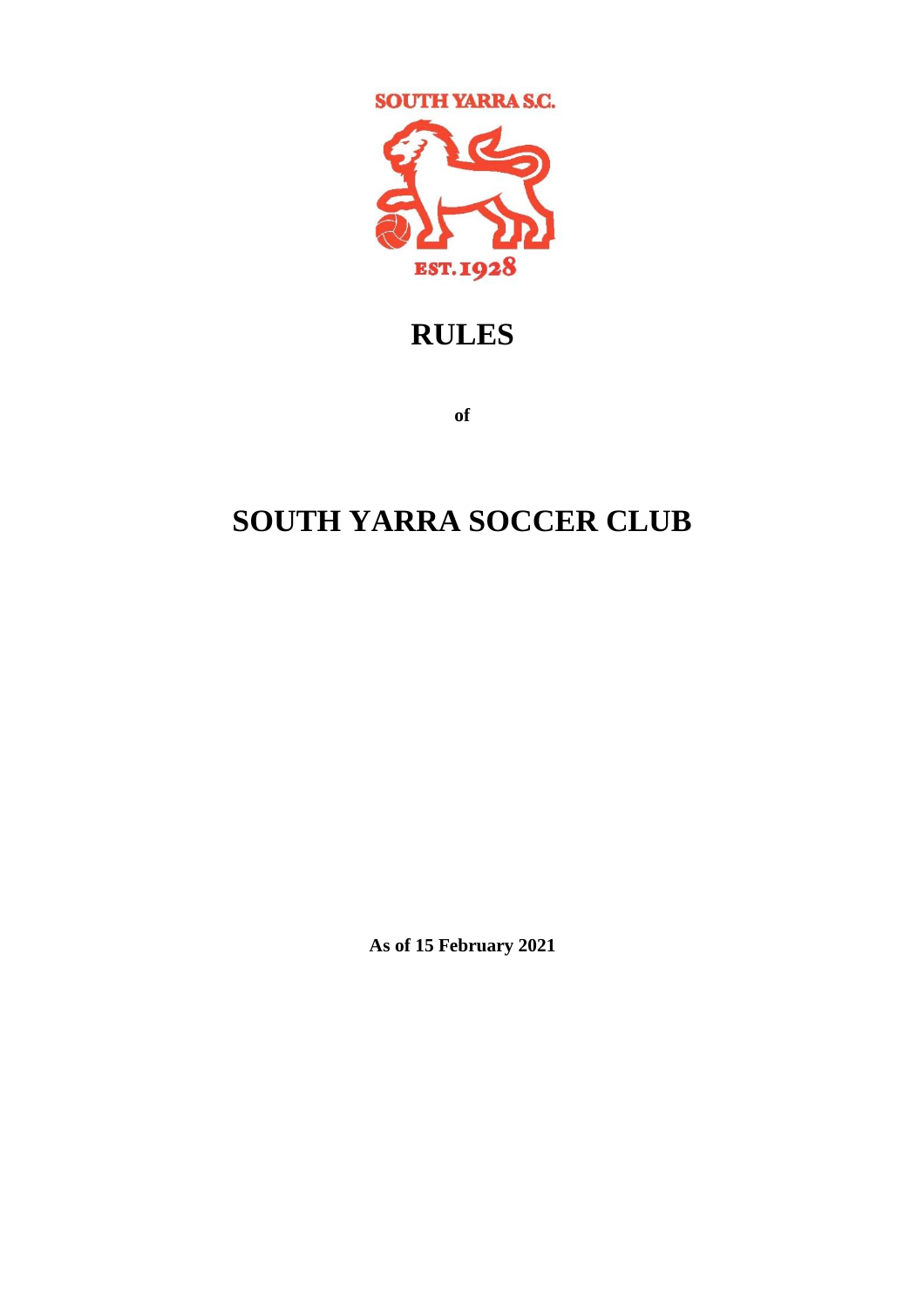## **SCHEDULE: 5**

#### **RULES OF SOUTH YARRA SOCCER CLUB**

#### **1.** *Name and Objects*

- (1) The name of the incorporated association is South Yarra Soccer Club (in these Rules called "the Association").
- (2) The objects for which the Association is established are to:
	- (a) be the member Association of FFA and to comply with the constitution and bylaws of FFA and FFV;
	- (b) prevent infringement of the constitution and by-laws of FFA and FFV and protect Football from abuse;
	- (c) foster friendly relations among the officials and players of Football by encouraging Football games;
	- (d) prevent racial, religious, gender or political discrimination or distinction among Football players;
	- (e) promote, provide for, regulate and ensure effective management of Football competitions, tournaments and games under the control of or authorised by the Association;
	- (f) co-operate with FFA, FFV and other bodies in the promotion and development of, or otherwise in relation to, Football, the Statutes and FIFA Regulations and the Laws of the Game;
	- (g) facilitate the provision and maintenance of grounds, playing fields, materials, equipment and other facilities for Football; and
	- (h) act in the best interests of the Association and Football.
- (3) Subject to **rule 37(1)**, an addition, amendment or alteration of the objects in **rule 1(2)** or of any other rule contained in this Constitution must be approved by Special Resolution.

#### **2.** *Definitions*

(1) In these Rules, unless the contrary intention appears- **"Act"** 

#### means the **Associations Incorporation Act 1981**;

**"By-laws"** means a by-law made under this Constitution;

**"committee"** means the committee of management of the Association;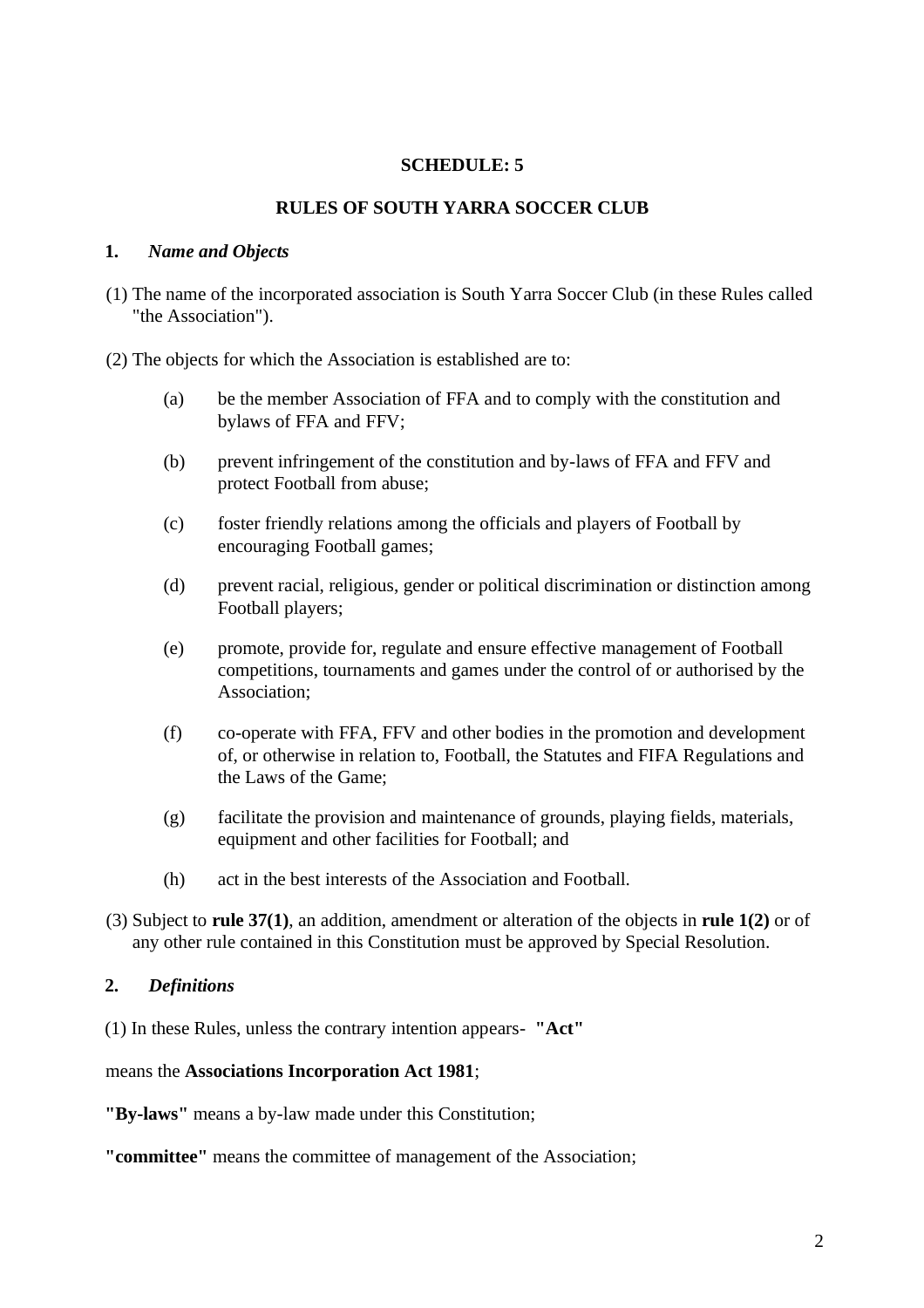**"Constitution"** means this constitution as amended from time to time, and a reference to a particular rule is a reference to an rule of this Constitution.

**"FFA"** means Football Federation Australia Limited ACN 106 478 068;

**"FFV"** means Football Federation Victoria Incorporated;

**"FIFA"** means Federation Internationale de Football Association.

**"financial year"** means the year ending on 31 October;

**"Football"** means "Association Football" as recognised by FIFA from time to time. To avoid doubt, at the date of incorporation of the Association or the date of adoption of this Constitution, Football includes the games of Football, soccer football, indoor or 5 a side (Futsal) Football and beach Football.

**"general meeting"** means a general meeting of members convened in accordance with rule 12.

**"Junior Member"** means a player, coach or official of the Club under **rule 4(13)(d)**;

**"Laws of the Game"** means the rules of Football referred to in the Statutes and FIFA Regulations;

**"Life Member"** means a person admitted as such under **rule 38;**

**"member"** means a member of the Association;

**"Ordinary Member"** means a player, coach or official of the Club under **rule 4(13)(b)**;

**"ordinary member of the committee"** means a member of the committee who is not an officer of the Association under Rule 21;

**"Regulations"** means regulations under the Act;

**"relevant documents"** has the same meaning as in the Act;

**"Social Member"** means a Member under **rule 4(13)(c);**

**"Statute and FIFA Regulations"** means the Statutes and Regulations of FIFA in force from time to time.

(2) In these Rules, a reference to the Secretary of an Association is a reference--

(a) if a person holds office under these Rules as Secretary of the Association--to that person; and

(b) in any other case, to the public officer of the Association.

## **3.** *Alteration of the rules*

These Rules and the statement of purposes of the Association must not be altered except in accordance with the Act.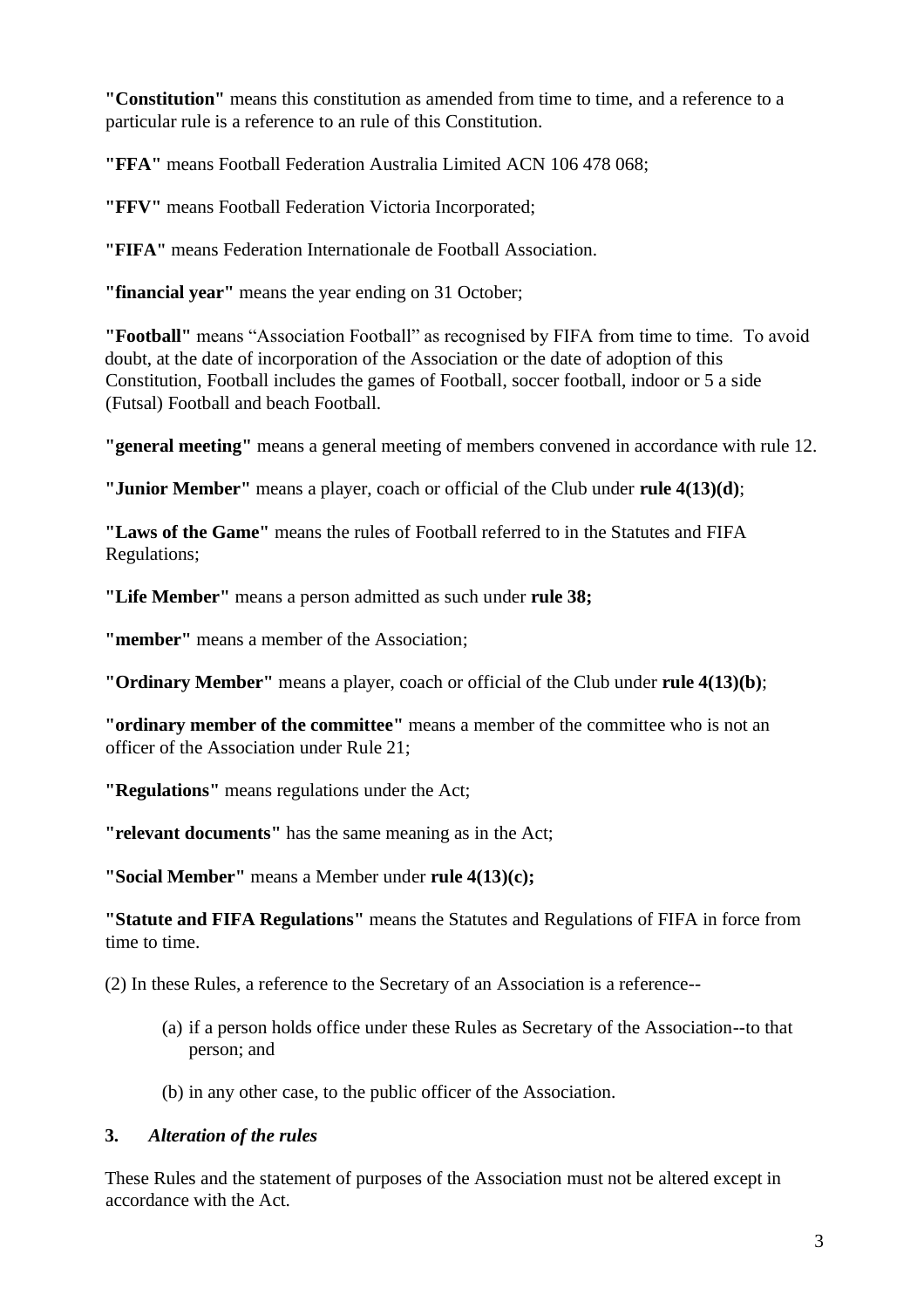## **4.** *Membership, entry fees and subscription*

- (1) A person who applies and is approved for membership as provided in these Rules is eligible to be a member of the Association on payment of the entrance fee and annual subscription payable under these Rules.
- (2) A person who is not a member of the Association at the time of the incorporation of the Association (or who was a member at that time but has ceased to be a member) must not be admitted to membership unless-
	- (a) he or she applies for membership in accordance with sub-rule (3); and
	- (b) the admission as a member is approved by the committee.
- (3) An application of a person for membership of the Association must-
	- (a) be made in writing in the form set out in Appendix 1; and
	- (b) be lodged with the Secretary of the Association.
- (4) As soon as practicable after the receipt of an application, the Secretary must refer the application to the committee.
- (5) The committee must determine whether to approve or reject the application.
- (6) If the committee approves an application for membership, the Secretary must, as soon as practicable-
	- (a) notify the applicant in writing of the approval for membership; and
	- (b) request payment within 28 days after receipt of the notification of the sum payable under these Rules as the entrance fee and the first year's annual subscription.
- (7) The Secretary must, within 28 days after receipt of the amounts referred to in sub-rule (6), enter the applicant's name in the register of members.
- (8) An applicant for membership becomes a member and is entitled to exercise the rights of membership when his or her name is entered in the register of members.
- (9) If the committee rejects an application, the committee must, as soon as practicable, notify the applicant in writing that the application has been rejected.
- (10) A right, privilege, or obligation of a person by reason of membership of the

Association- (a) is not capable of being transferred or transmitted to another person;

and

(b) terminates upon the cessation of membership whether by death or resignation or otherwise.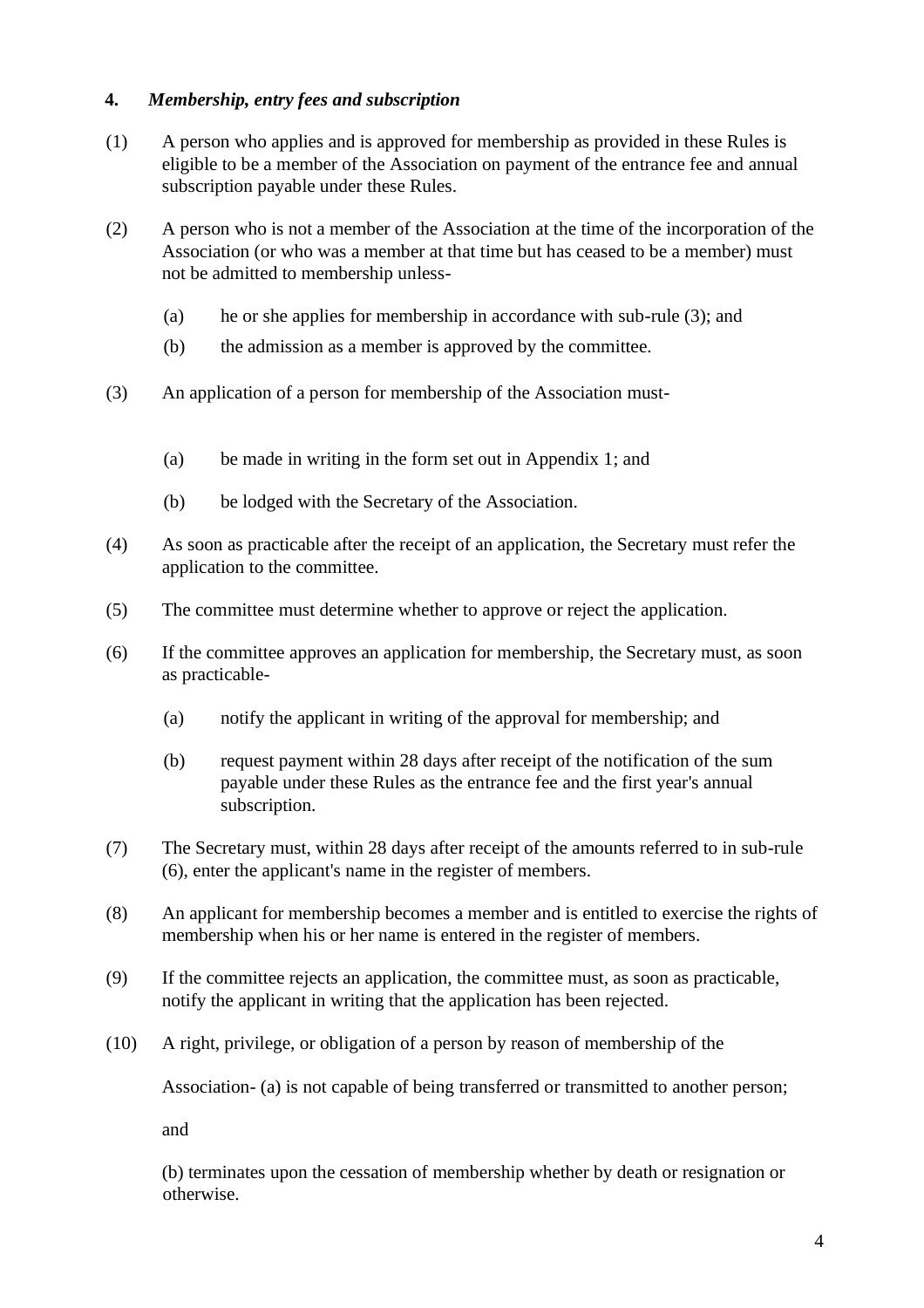- (11) The entrance fee is the relevant amount set out in Appendix 4.
- (12) The annual subscription is the relevant amount set out in Appendix 4 and is payable in advance on or before 1 July in each year.
- (13) The members of the Association shall consist of:
	- (a) Life Members, who subject to this Constitution, shall have the rights set out in **rule 38(4)**;
	- (b) Ordinary Members over 18 years of age who, subject to this Constitution, shall have the right to be present, debate and vote at general meetings;
	- (c) Social Members over 18 years of age being persons other than Ordinary Members who are interested in promoting the Association but who do not participate in the playing activities (including in the role of player, coach or official) of the Association and who shall not be entitled to be present, debate and vote at general meetings; and
	- (d) Junior Members under the age of 18 years who, subject to this Constitution, are not entitled to hold any office, but shall have the right to be present, debate and vote at general meetings through the Junior Member's parent or other legal guardian.
- (14) The Association must procure that each member admitted to membership agrees to be bound by and observe:
	- (a) This Constitution;
	- (b) The Laws of the Game;
	- (c) The Statutes and FIFA Regulations and those of the By-Laws expressed to apply to or in relation to members;
	- (d) The Statutes and FIFA Regulations and the constitutions and by-laws of FFA and FFV as enforced from time to time;
	- (e) The FFV Codes of Behaviour and Rules of Competition, as amended from time to time; and
	- (f) The FFA Code of Conduct, as amended from time to time.

## **5.** *Register of members*

- (1) The Secretary must keep and maintain a register of members containing-
	- (a) the name and address of each member; and
	- (b) the date on which each member's name was entered in the register.
- (2) The register is available for inspection free of charge by any member upon request.
- (3) A member may make a copy of entries in the register.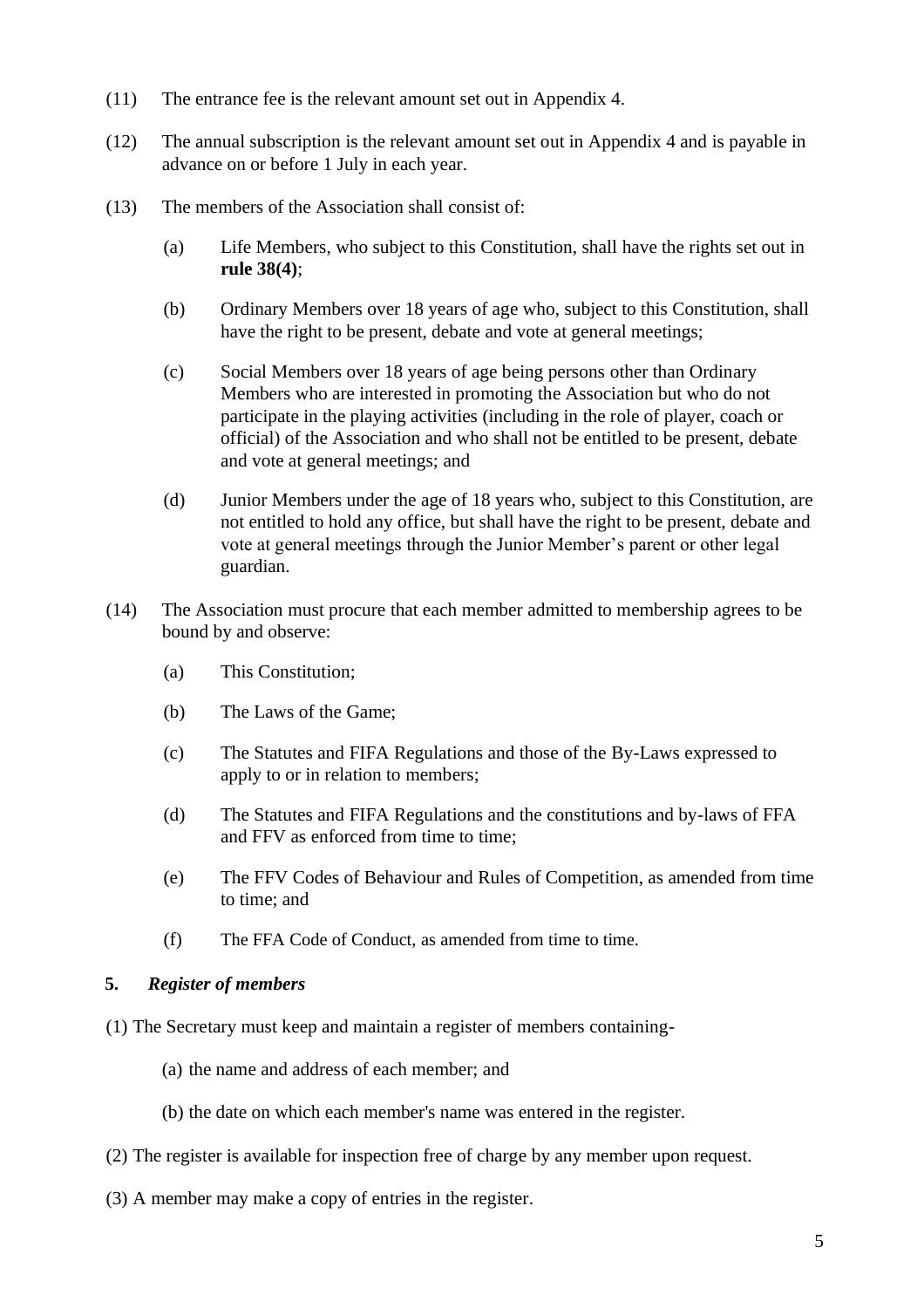#### **6.** *Ceasing membership*

- (1) A member of the Association who has paid all moneys due and payable by a member to the Association may resign from the Association by giving one month's notice in writing to the Secretary of his or her intention to resign.
- (2) After the expiry of the period referred to in sub-rule (1)--
	- (a) the member ceases to be a member; and
	- (b) the Secretary must record in the register of members the date on which the member ceased to be a member.

#### **7.** *Discipline, suspension and expulsion of members*

- (1) Subject to these Rules, if the committee is of the opinion that a member has refused or neglected to comply with these Rules, or has been guilty of conduct unbecoming a member or prejudicial to the interests of the Association, the committee may by resolution--
	- (a) fine that member an amount not exceeding \$500; or
	- (b) suspend that member from membership of the Association for a specified period; or
	- (c) expel that member from the Association.
- (2) A resolution of the committee under sub-rule (1) does not take effect unless--
	- (a) at a meeting held in accordance with sub-rule (3), the committee confirms the resolution; and
	- (b) if the member exercises a right of appeal to the Association under this rule, the Association confirms the resolution in accordance with this rule.
- (3) A meeting of the committee to confirm or revoke a resolution passed under sub-rule (1) must be held not earlier than 14 days, and not later than 28 days, after notice has been given to the member in accordance with sub-rule (4).
- (4) For the purposes of giving notice in accordance with sub-rule (3), the Secretary must, as soon as practicable, cause to be given to the member a written notice-
	- (a) setting out the resolution of the committee and the grounds on which it is based; and
	- (b) stating that the member, or his or her representative, may address the committee at a meeting to be held not earlier than 14 days and not later than 28 days after the notice has been given to that member; and
	- (c) stating the date, place and time of that meeting; and
	- (d) informing the member that he or she may do one or both of the following-

(i) attend that meeting;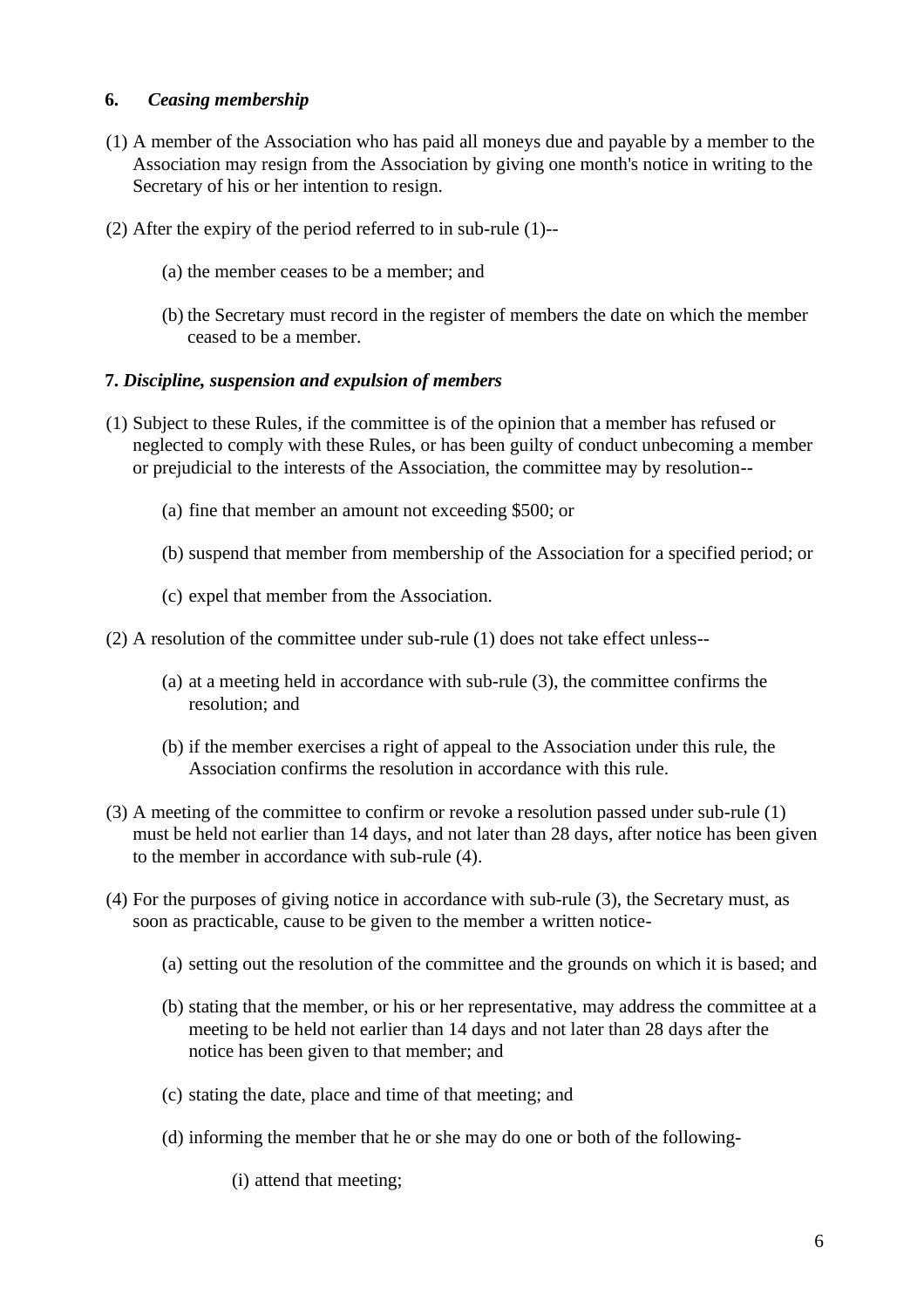- (ii) give to the committee before the date of that meeting a written statement seeking the revocation of the resolution;
- (e) informing the member that, if at that meeting, the committee confirms the resolution, he or she may, not later than 48 hours after that meeting, give the Secretary a notice to the effect that he or she wishes to appeal to the Association in general meeting against the resolution.
- (5) At a meeting of the committee to confirm or revoke a resolution passed under sub-rule (1), the committee must-
	- (a) give the member, or his or her representative, an opportunity to be heard; and (b)

give due consideration to any written statement submitted by the member; and

- (c) determine by resolution whether to confirm or to revoke the resolution.
- (6) If at the meeting of the committee, the committee confirms the resolution, the member may, not later than 48 hours after that meeting, give the Secretary a notice to the effect that he or she wishes to appeal to the Association in general meeting against the resolution.
- (7) If the Secretary receives a notice under sub-rule (6), he or she must notify the committee and the committee must convene a general meeting of the Association to be held within 21 days after the date on which the Secretary received the notice.
- (8) At a general meeting of the Association convened under sub-rule (7)--
	- (a) no business other than the question of the appeal may be conducted; and
	- (b) the committee may place before the meeting details of the grounds for the resolution and the reasons for the passing of the resolution; and
	- (c) the member, or his or her representative, must be given an opportunity to be heard; and
	- (d) the members present must vote by secret ballot on the question whether the resolution should be confirmed or revoked.
- (9) A resolution is confirmed if, at the general meeting, not less than two-thirds of the members vote in person, or by proxy, in favour of the resolution. In any other case, the resolution is revoked.

## **8.** *Disputes and mediation*

- (1) The grievance procedure set out in this rule applies to disputes under these Rules between-
	- (a) a member and another member; or
		- (b) a member and the Association.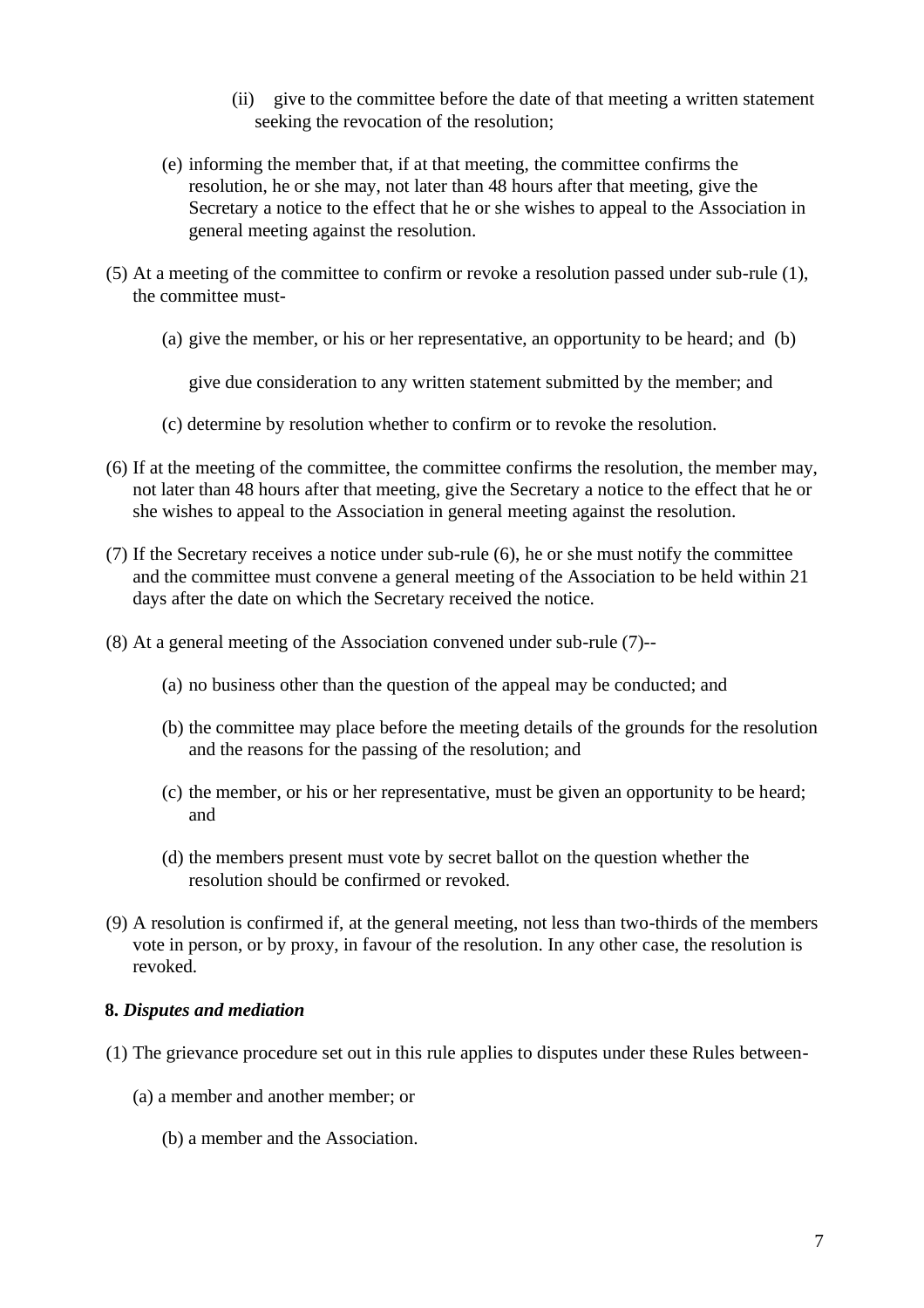- (2) The parties to the dispute must meet and discuss the matter in dispute, and, if possible, resolve the dispute within 14 days after the dispute comes to the attention of all of the parties.
- (3) If the parties are unable to resolve the dispute at the meeting, or if a party fails to attend that meeting, then the parties must, within 10 days, hold a meeting in the presence of a mediator.
- (4) The mediator must be-
	- (a) a person chosen by agreement between the parties; or
	- (b) in the absence of agreement-

(i) in the case of a dispute between a member and another member, a person appointed by the committee of the Association; or

(ii) in the case of a dispute between a member and the Association, a person who is a mediator appointed or employed by the Dispute Settlement Centre of Victoria (Department of Justice).

- (5) A member of the Association can be a mediator.
- (6) The mediator cannot be a member who is a party to the dispute.
- (7) The parties to the dispute must, in good faith, attempt to settle the dispute by mediation.
- (8) The mediator, in conducting the mediation, must--
	- (a) give the parties to the mediation process every opportunity to be heard; and
	- (b) allow due consideration by all parties of any written statement submitted by any party; and
	- (c) ensure that natural justice is accorded to the parties to the dispute throughout the mediation process.
- (9) The mediator must not determine the dispute.
- (10) If the mediation process does not result in the dispute being resolved, the parties may seek to resolve the dispute in accordance with the Act or otherwise at law.

#### **9.** *Annual general meetings*

- (1) The committee may determine the date, time and place of the annual general meeting of the Association.
- (2) The notice convening the annual general meeting must specify that the meeting is an annual general meeting.
- (3) The ordinary business of the annual general meeting shall be-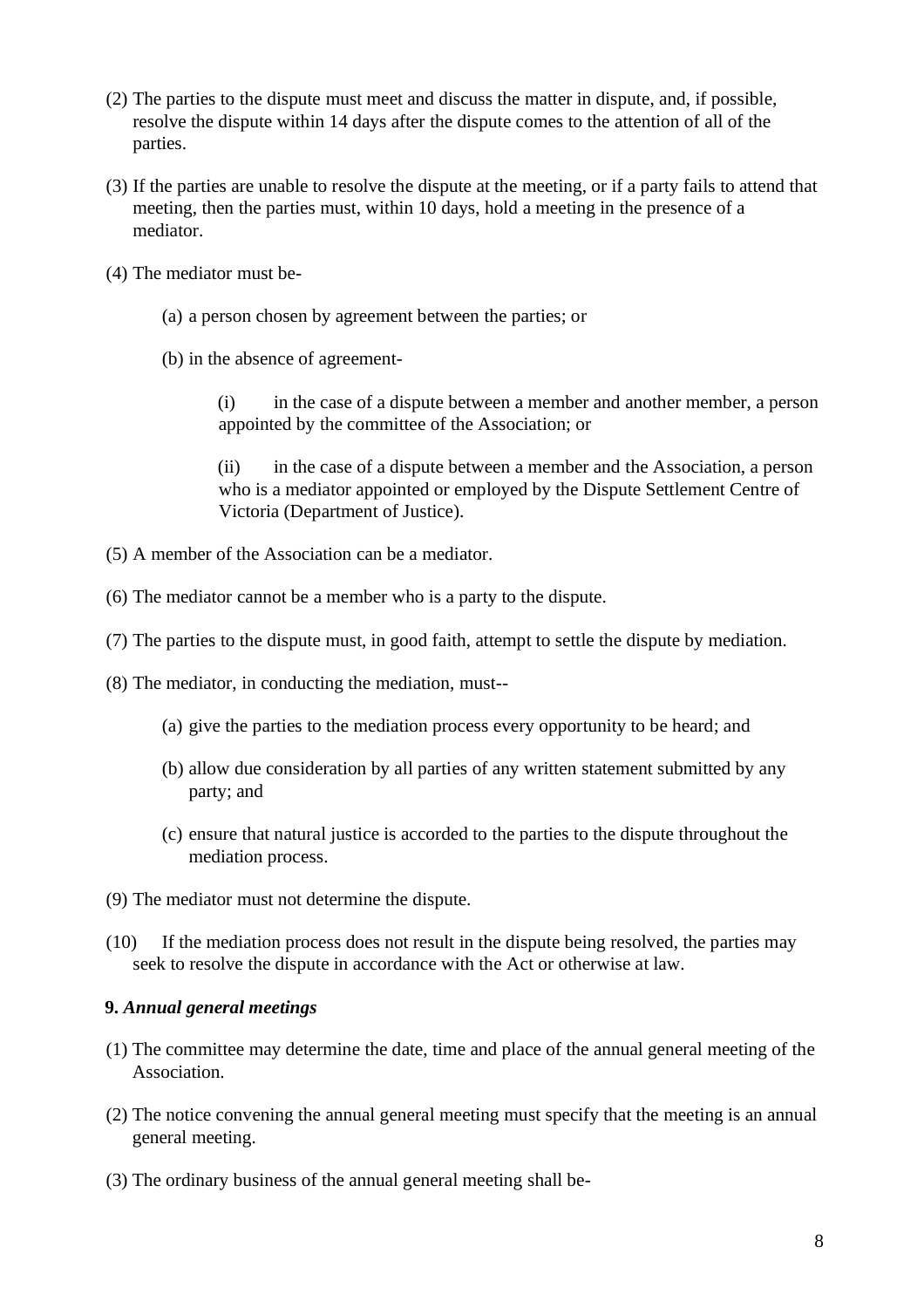- (a) to confirm the minutes of the previous annual general meeting and of any general meeting held since that meeting; and
- (b) to receive from the committee reports upon the transactions of the Association during the last preceding financial year; and
- (c) to elect officers of the Association and the ordinary members of the committee; and
- (d) to receive and consider the statement submitted by the Association in accordance with section 30(3) of the Act.
- (4) The annual general meeting may conduct any special business of which notice has been given in accordance with these Rules.

#### **10.** *Special general meetings*

- (1) In addition to the annual general meeting, any other general meetings may be held in the same year.
- (2) All general meetings other than the annual general meeting are special general meetings.
- (3) The committee may, whenever it thinks fit, convene a special general meeting of the Association.
- (4) If, but for this sub-rule, more than 15 months would elapse between annual general meetings, the committee must convene a special general meeting before the expiration of that period.
- (5) The committee must, on the request in writing of members representing not less than 5 per cent of the total number of members, convene a special general meeting of the Association.
- (6) The request for a special general meeting must--
	- (a) state the objects of the meeting; and
	- (b) be signed by the members requesting the meeting; and
	- (c) be sent to the address of the Secretary.
- (7) If the committee does not cause a special general meeting to be held within one month after the date on which the request is sent to the address of the Secretary, the members making the request, or any of them, may convene a special general meeting to be held not later than 3 months after that date.
- (8) If a special general meeting is convened by members in accordance with this rule, it must be convened in the same manner so far as possible as a meeting convened by the committee and all reasonable expenses incurred in convening the special general meeting must be refunded by the Association to the persons incurring the expenses.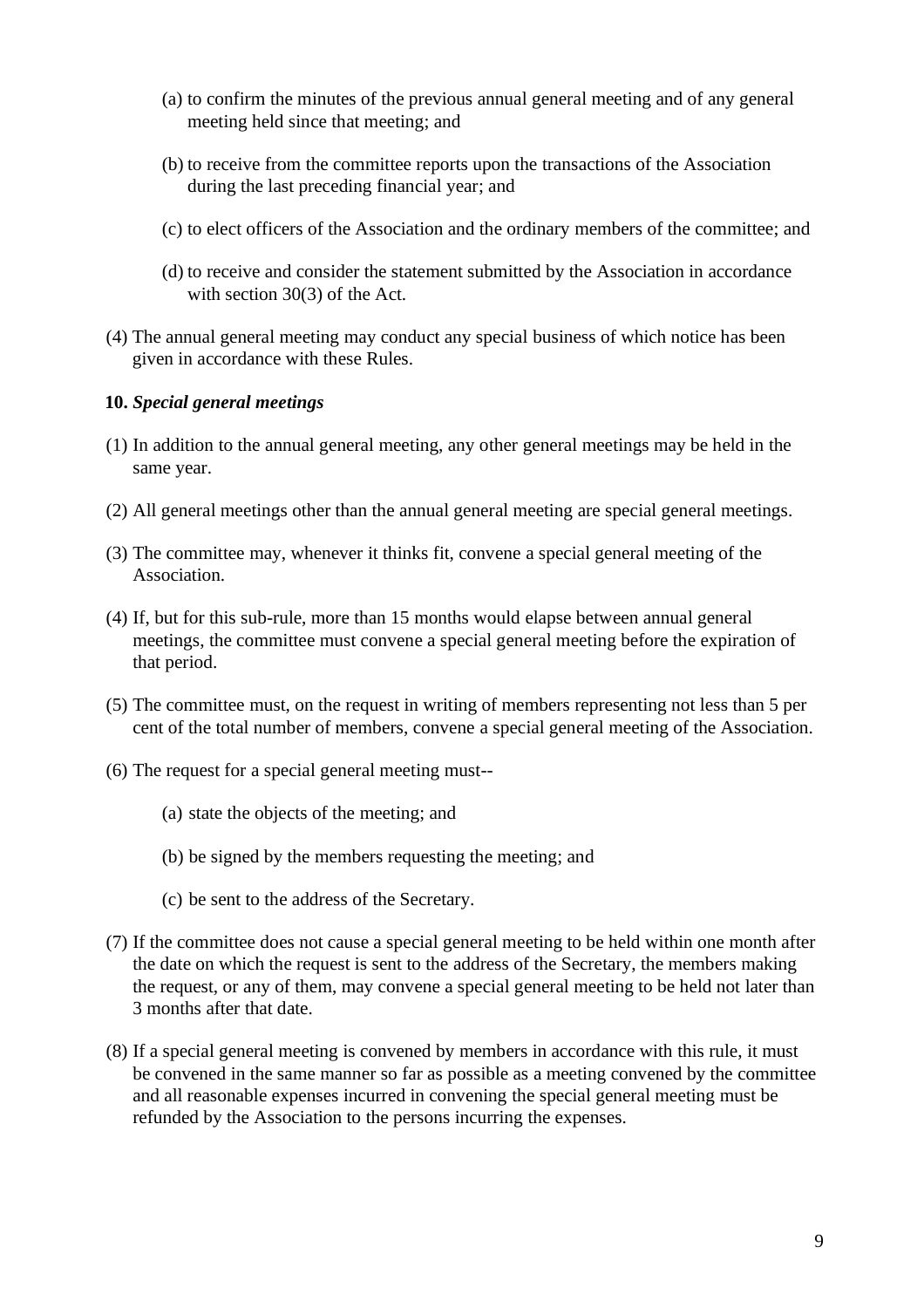## **11.** *Special business*

All business that is conducted at a special general meeting and all business that is conducted at the annual general meeting, except for business conducted under the rules as ordinary business of the annual general meeting, is deemed to be special business.

## **12.** *Notice of general meetings*

- (1) The Secretary of the Association, at least 14 days, or if a special resolution has been proposed at least 21 days, before the date fixed for holding a general meeting of the Association, must cause to be sent to each member of the Association, a notice stating the place, date and time of the meeting and the nature of the business to be conducted at the meeting.
- (2) Notice may be sent--
	- (a) by prepaid post to the address appearing in the register of members; or
	- (b) if the member requests, by facsimile transmission or electronic transmission.
- (3) No business other than that set out in the notice convening the meeting may be conducted at the meeting.
- (4) A member intending to bring any business before a meeting may notify in writing, or by electronic transmission, the Secretary of that business, who must include that business in the notice calling the next general meeting.

## **13.** *Quorum at general meetings*

(1) No item of business may be conducted at a general meeting unless a quorum of members entitled under these Rules to vote is present at the time when the meeting is considering that item.

(2) Five members personally present (being members entitled under these Rules to vote at a general meeting) constitute a quorum for the conduct of the business of a general meeting.

(3) If, within half an hour after the appointed time for the commencement of a general meeting, a quorum is not present-

(i) in the case of a meeting convened upon the request of members--the meeting must be dissolved; and

(ii) in any other case--the meeting shall stand adjourned to the same day in the next week at the same time and (unless another place is specified by the Chairperson at the time of the adjournment or by written notice to members given before the day to which the meeting is adjourned) at the same place.

(4) If at the adjourned meeting the quorum is not present within half an hour after the time appointed for the commencement of the meeting, the members personally present (being not less than 3) shall be a quorum.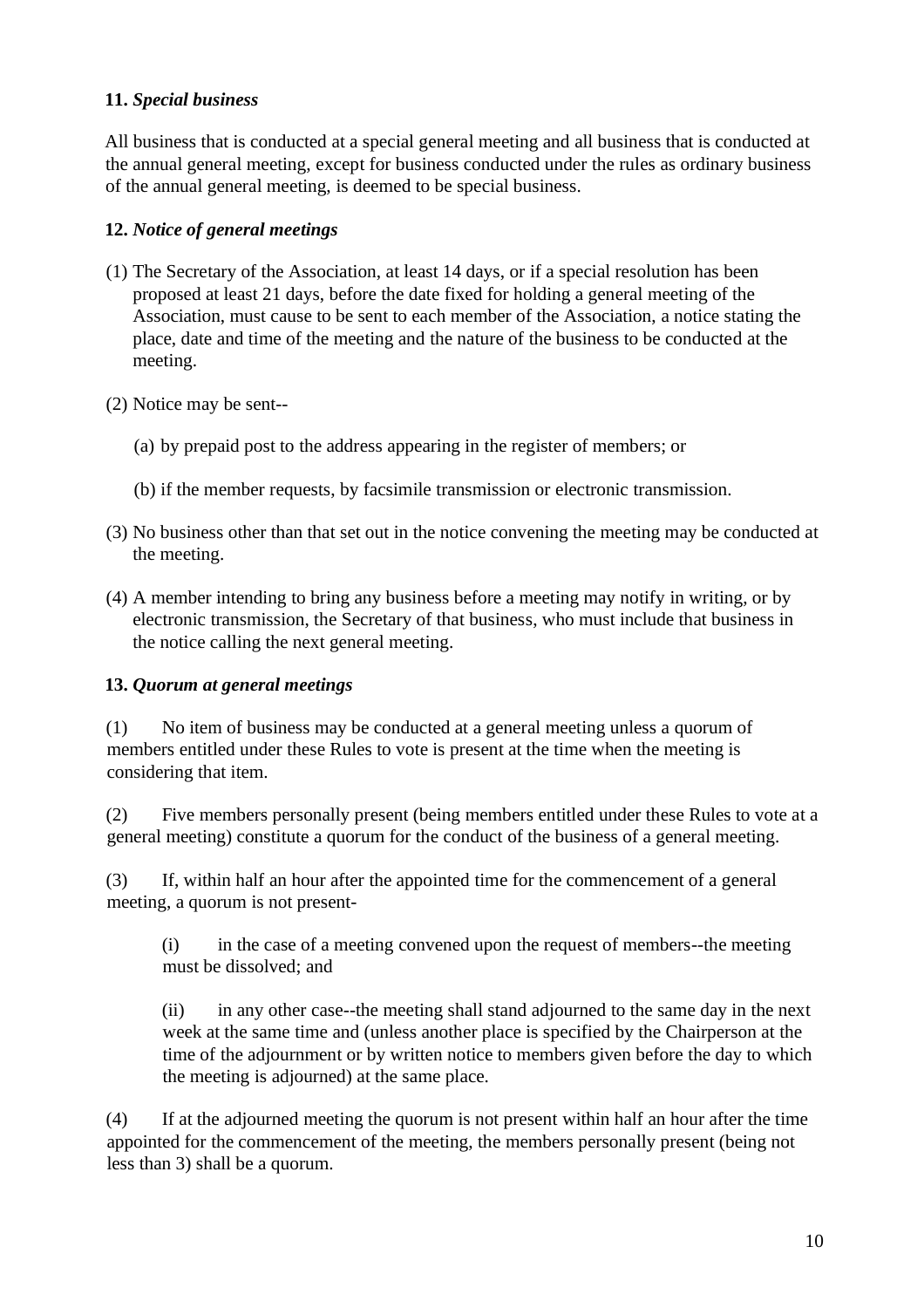## **14.** *Presiding at general meetings*

(1) The President, or in the President's absence, the Vice-President, shall preside as Chairperson at each general meeting of the Association.

(2) If the President and the Vice-President are absent from a general meeting, or are unable to preside, the members present must select one of their number to preside as Chairperson.

## **15.** *Adjournment of meetings*

(1) The person presiding may, with the consent of a majority of members present at the meeting, adjourn the meeting from time to time and place to place.

(2) No business may be conducted at an adjourned meeting other than the unfinished business from the meeting that was adjourned.

(3) If a meeting is adjourned for 14 days or more, notice of the adjourned meeting must be given in accordance with rule 12. (4) Except as provided in sub-rule (3), it is not necessary to give notice of an adjournment or of the business to be conducted at an adjourned meeting.

## **16.** *Voting at general meetings*

- (1) Upon any question arising at a general meeting of the Association, a member has one vote only.
- (2) All votes must be given personally or by proxy.
- (3) In the case of an equality of voting on a question, the Chairperson of the meeting is entitled to exercise a second or casting vote.
- (4) A member is not entitled to vote at a general meeting unless all moneys due and payable by the member to the Association have been paid, other than the amount of the annual subscription payable in respect of the current financial year.

## **17.** *Poll at general meetings*

(1) If at a meeting a poll on any question is demanded by not less than 3 members, it must be taken at that meeting in such manner as the Chairperson may direct and the resolution of the poll shall be deemed to be a resolution of the meeting on that question.

(2) A poll that is demanded on the election of a Chairperson or on a question of an adjournment must be taken immediately and a poll that is demanded on any other question must be taken at such time before the close of the meeting as the Chairperson may direct.

## **18.** *Manner of determining whether resolution carried*

If a question arising at a general meeting of the Association is determined on a show of hands-

- (a) a declaration by the Chairperson that a resolution has been-
	- (i) carried; or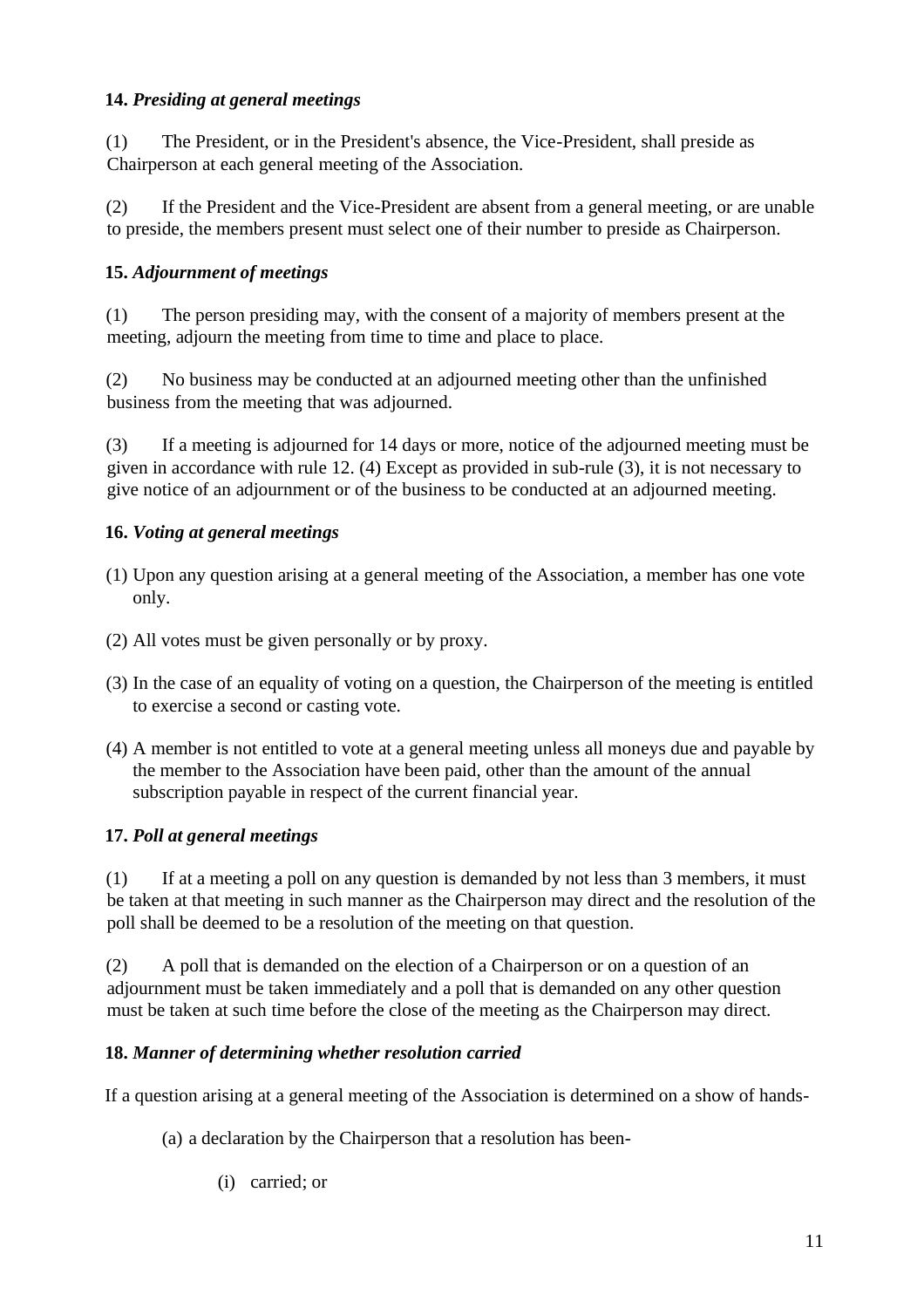- (ii) carried unanimously; or
- (iii) carried by a particular majority; or
- (iv) lost; and

(b) an entry to that effect in the minute book of the Association--

is evidence of the fact, without proof of the number or proportion of the votes recorded in favour of, or against, that resolution.

## **19.** *Proxies*

- (1) Each member is entitled to appoint another member as a proxy by notice given to the Secretary no later than 24 hours before the time of the meeting in respect of which the proxy is appointed.
- (2) The notice appointing the proxy must be--
	- (a) for a meeting of the Association convened under rule  $7(7)$ , in the form set out in Appendix 2; or
	- (b) in any other case, in the form set out in Appendix 3.

## **20.** *Committee of Management*

- (1) The affairs of the Association shall be managed by the committee of management.
- (2) The committee--
	- (a) shall control and manage the business and affairs of the Association; and
	- (b) may, subject to these Rules, the Act and the Regulations, exercise all such powers and functions as may be exercised by the Association other than those powers and functions that are required by these Rules to be exercised by general meetings of the members of the Association; and
	- (c) subject to these Rules, the Act and the Regulations, has power to perform all such acts and things as appear to the committee to be essential for the proper management of the business and affairs of the Association.
- (3) Subject to section 23 of the Act, the committee shall consist of--
	- (a) the officers of the Association; and
	- (b) two ordinary members--

each of whom shall be elected at the annual general meeting of the Association in each year.

(4) At least one member of the committee must be a member of the junior sub-committee referred to in rule 20(5).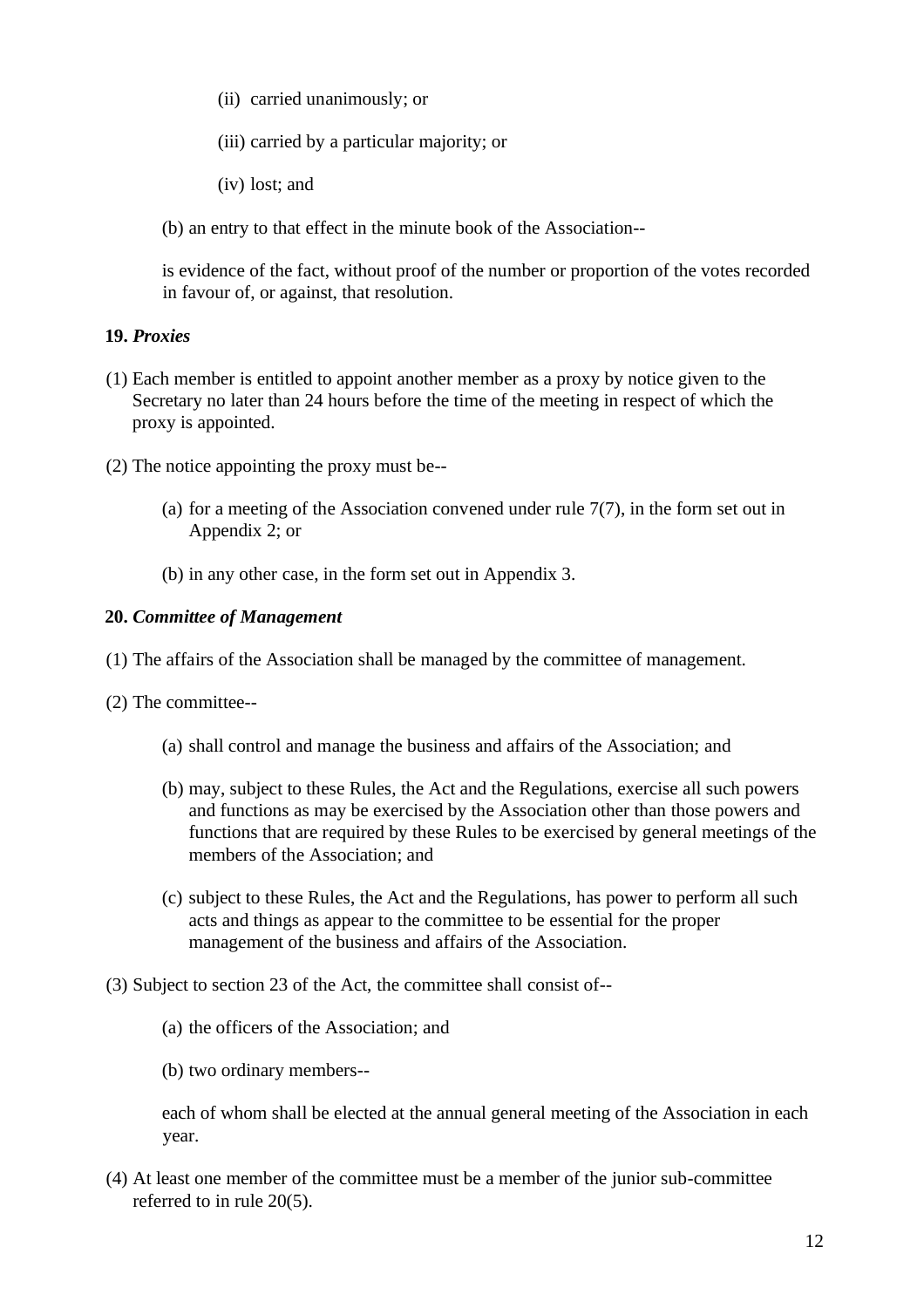(5) The committee has appointed a junior sub-committee to control and manage the business and affairs of the junior club within the Association. However, the committee may override any decisions of the junior sub-committee if it is in the best interests of the Association to do so.

# **21.** *Office holders*

- (1) The officers of the Association shall be--
	- (a) a President;
	- (b) a Vice-President;
	- (c) a Treasurer; and
	- (d) a Secretary.
- (2) The provisions of rule 23, so far as they are applicable and with the necessary modifications, apply to and in relation to the election of persons to any of the offices referred to in sub-rule (1).
- (3) Each officer of the Association shall hold office until the annual general meeting next after the date of his or her election but is eligible for re-election.
- (4) In the event of a casual vacancy in any office referred to in sub-rule (1), the committee may appoint one of its members to the vacant office and the member appointed may continue in office up to and including the conclusion of the annual general meeting next following the date of the appointment.

# **22.** *Ordinary members of the committee*

(1) Subject to these Rules, each ordinary member of the committee shall hold office until the annual general meeting next after the date of election but is eligible for re-election.

(2) In the event of a casual vacancy occurring in the office of an ordinary member of the committee, the committee may appoint a member of the Association to fill the vacancy and the member appointed shall hold office, subject to these Rules, until the conclusion of the annual general meeting next following the date of the appointment.

# **23.** *Election of officers and ordinary committee members*

(1) Nominations of candidates for election as officers of the Association or as ordinary members of the committee must be--

(a) made in writing, signed by two members of the Association and accompanied by the written consent of the candidate (which may be endorsed on the form of nomination); and

(b) delivered to the Secretary of the Association not less than 7 days before the date fixed for the holding of the annual general meeting.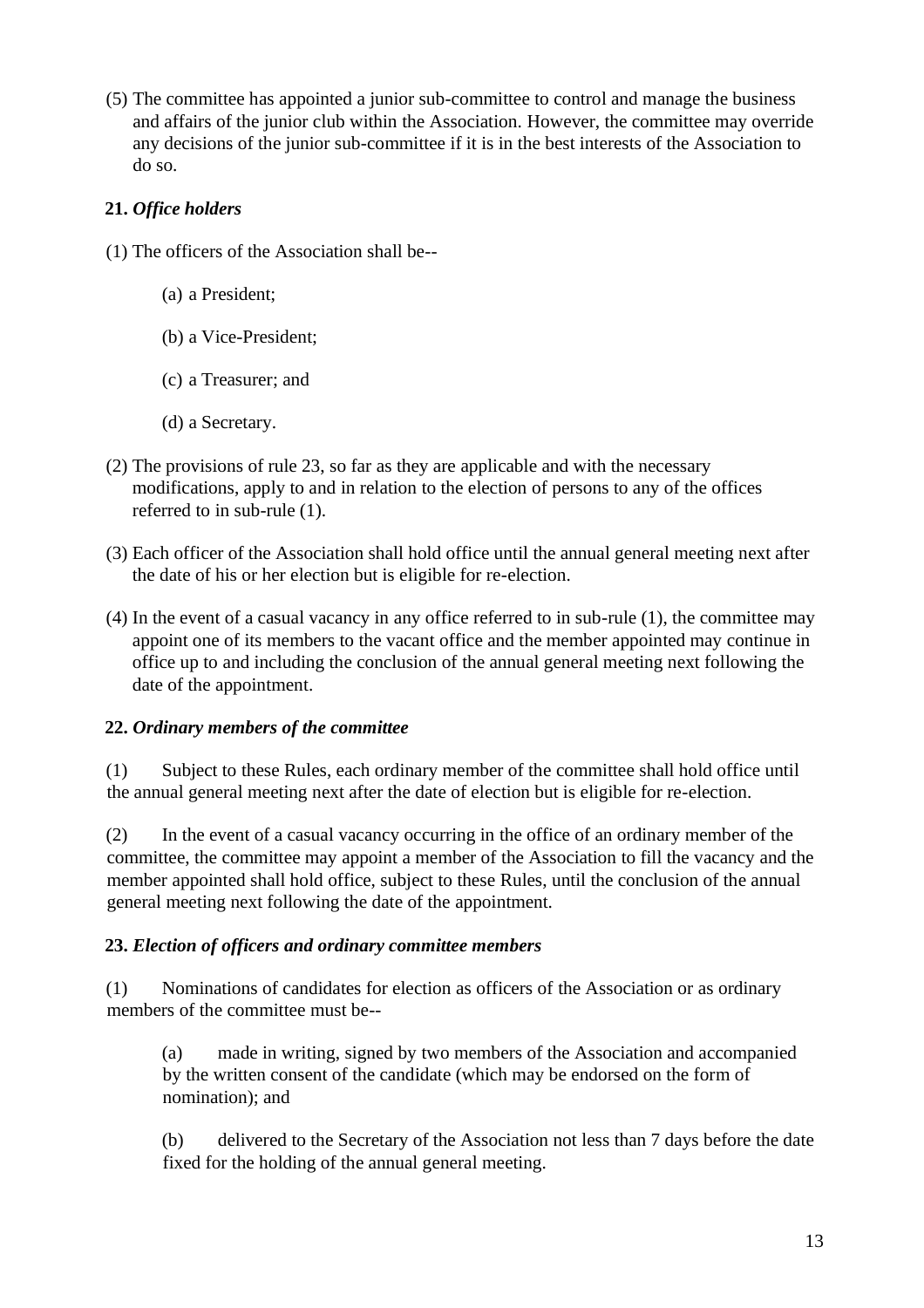(2) A candidate may only be nominated for one office, or as an ordinary member of the committee, prior to the annual general meeting.

(3) If insufficient nominations are received to fill all vacancies on the committee, the candidates nominated shall be deemed to be elected and further nominations may be received at the annual general meeting.

(4) If the number of nominations received is equal to the number of vacancies to be filled, the persons nominated shall be deemed to be elected.

(5) If the number of nominations exceeds the number of vacancies to be filled, a ballot must be held.

(6) The ballot for the election of officers and ordinary members of the committee must be conducted at the annual general meeting in such manner as the committee may direct.

# **24.** *Vacancies*

The office of an officer of the Association, or of an ordinary member of the committee, becomes vacant if the officer or member--

- (a) ceases to be a member of the Association; or
- (b) becomes an insolvent under administration within the meaning of the Corporations Law; or
- (c) resigns from office by notice in writing given to the Secretary.

## **25.** *Meetings of the committee*

(1) The committee must meet at least 3 times in each year at such place and such times as the committee may determine.

(2) Special meetings of the committee may be convened by the President or by any 4 members of the committee.

## **26.** *Notice of committee meetings*

(1) Written notice of each committee meeting must be given to each member of the committee at least 2 business days before the date of the meeting.

(2) Written notice must be given to members of the committee of any special meeting specifying the general nature of the business to be conducted and no other business may be conducted at such a meeting.

# **27.** *Quorum for committee meetings*

(1) Any 4 members of the committee constitute a quorum for the conduct of the business of a meeting of the committee.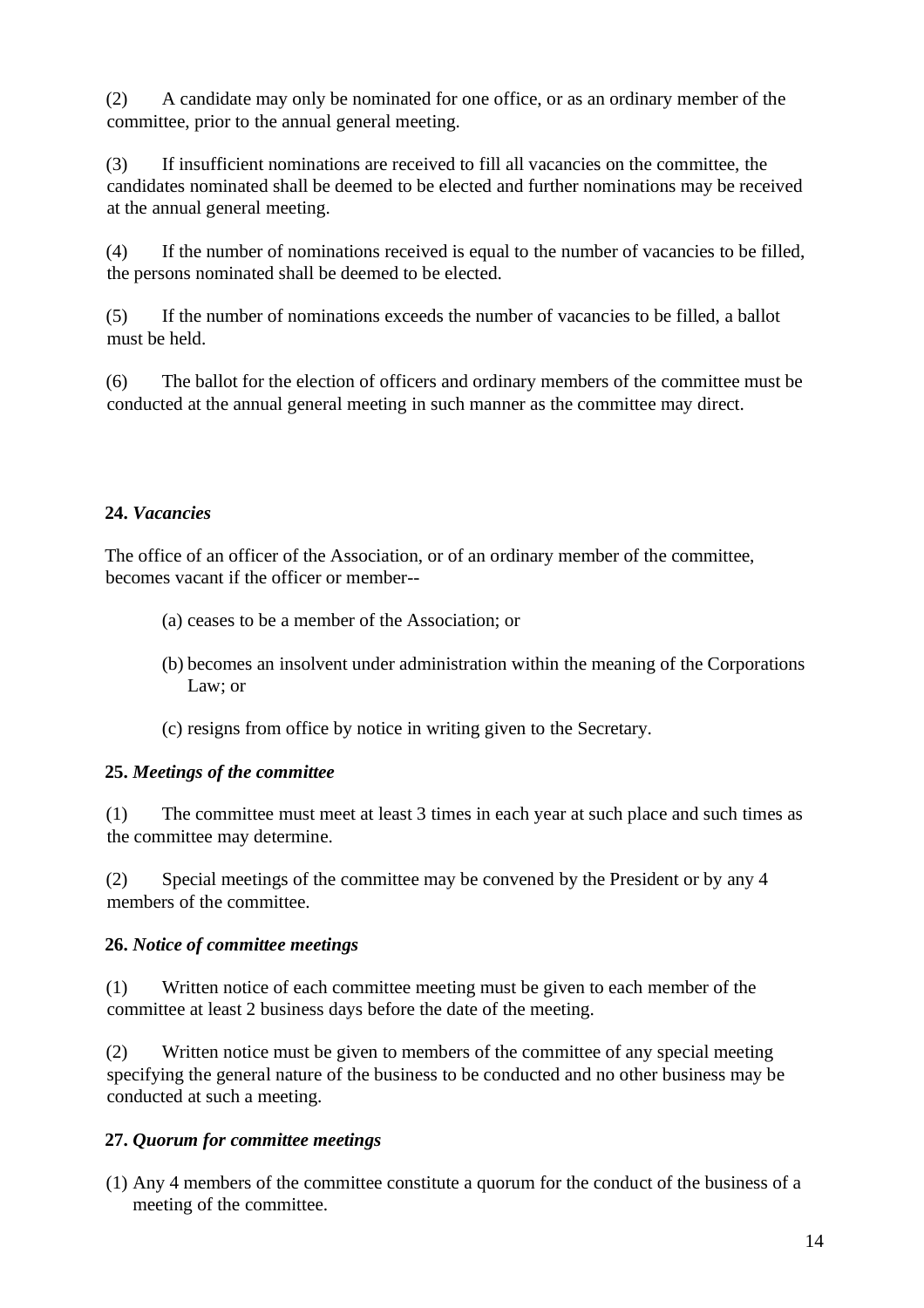- (2) No business may be conducted unless a quorum is present.
- (3) If within half an hour of the time appointed for the meeting a quorum is not present-- (i) in

the case of a special meeting--the meeting lapses;

(ii) in any other case--the meeting shall stand adjourned to the same place and the same time and day in the following week.

(4) The committee may act notwithstanding any vacancy on the committee.

## **28.** *Presiding at committee meetings*

At meetings of the committee-

- (a) the President or, in the President's absence, the Vice-President presides; or
- (b) if the President and the Vice-President are absent, or are unable to preside, the members present must choose one of their number to preside.

## **29.** *Voting at committee meetings*

(1) Questions arising at a meeting of the committee, or at a meeting of any sub-committee appointed by the committee, shall be determined on a show of hands or, if a member requests, by a poll taken in such manner as the person presiding at that meeting may determine.

(2) Each member present at a meeting of the committee, or at a meeting of any subcommittee appointed by the committee (including the person presiding at the meeting), is entitled to one vote and, in the event of an equality of votes on any question, the person presiding may exercise a second or casting vote.

# **30.** *Removal of committee member*

(1) The Association in general meeting may, by resolution, remove any member of the committee before the expiration of the member's term of office and appoint another member in his or her place to hold office until the expiration of the term of the first-mentioned member.

(2) A member who is the subject of a proposed resolution referred to in sub-rule (1) may make representations in writing to the Secretary or President of the Association (not exceeding a reasonable length) and may request that the representations be provided to the members of the Association.

(3) The Secretary or the President may give a copy of the representations to each member of the Association or, if they are not so given, the member may require that they be read out at the meeting.

# **31.** *Minutes of meetings*

The Secretary of the Association must keep minutes of the resolutions and proceedings of each general meeting, and each committee meeting, together with a record of the names of persons present at committee meetings.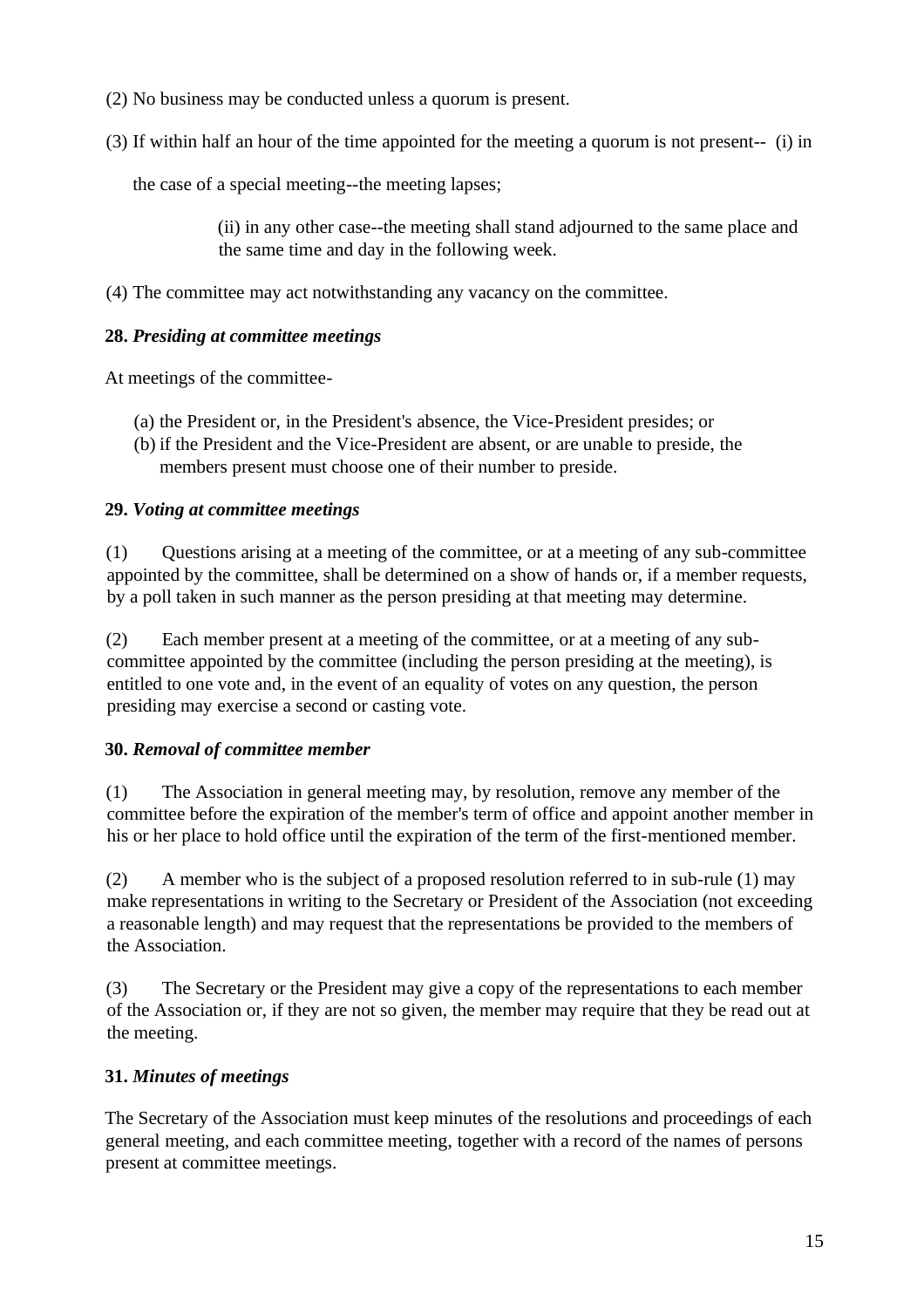## **32.** *Funds*

(1) The Treasurer of the Association must-

(a) collect and receive all moneys due to the Association and make all payments authorised by the Association; and

(b) keep correct accounts and books showing the financial affairs of the Association with full details of all receipts and expenditure connected with the activities of the Association.

- (2) All cheques, drafts, bills of exchange, promissory notes and other negotiable instruments must be signed by two members of the committee.
- (3) The funds of the Association shall be derived from entrance fees, annual subscriptions, donations and such other sources as the committee determines.

#### **33.** *Seal*

- (1) The common seal of the Association must be kept in the custody of the Secretary.
- (2) The common seal must not be affixed to any instrument except by the authority of the committee and the affixing of the common seal must be attested by the signatures either of two members of the committee or, of one member of the committee and of the public officer of the Association.

#### **34.** *Notice to members*

Except for the requirement in rule 12, any notice that is required to be given to a member, by on behalf of the Association, under these Rules may be given by-

- (a) delivering the notice to the member personally; or
- (b) sending it by prepaid post addressed to the member at that member's address shown in the register of members; or
- (c) facsimile transmission, if the member has requested that the notice be given to him or her in this manner; or
- (d) electronic transmission, if the member has requested that the notice be given to him or her in this manner.

## **35.** *Winding up*

In the event of the winding up or the cancellation of the incorporation of the Association, the assets of the Association must be disposed of in accordance with the provisions of the Act.

#### **36.** *Custody and inspection of books and records*

(1) Except as otherwise provided in these Rules, the Secretary must keep in his or her custody or under his or her control all books, documents and securities of the Association.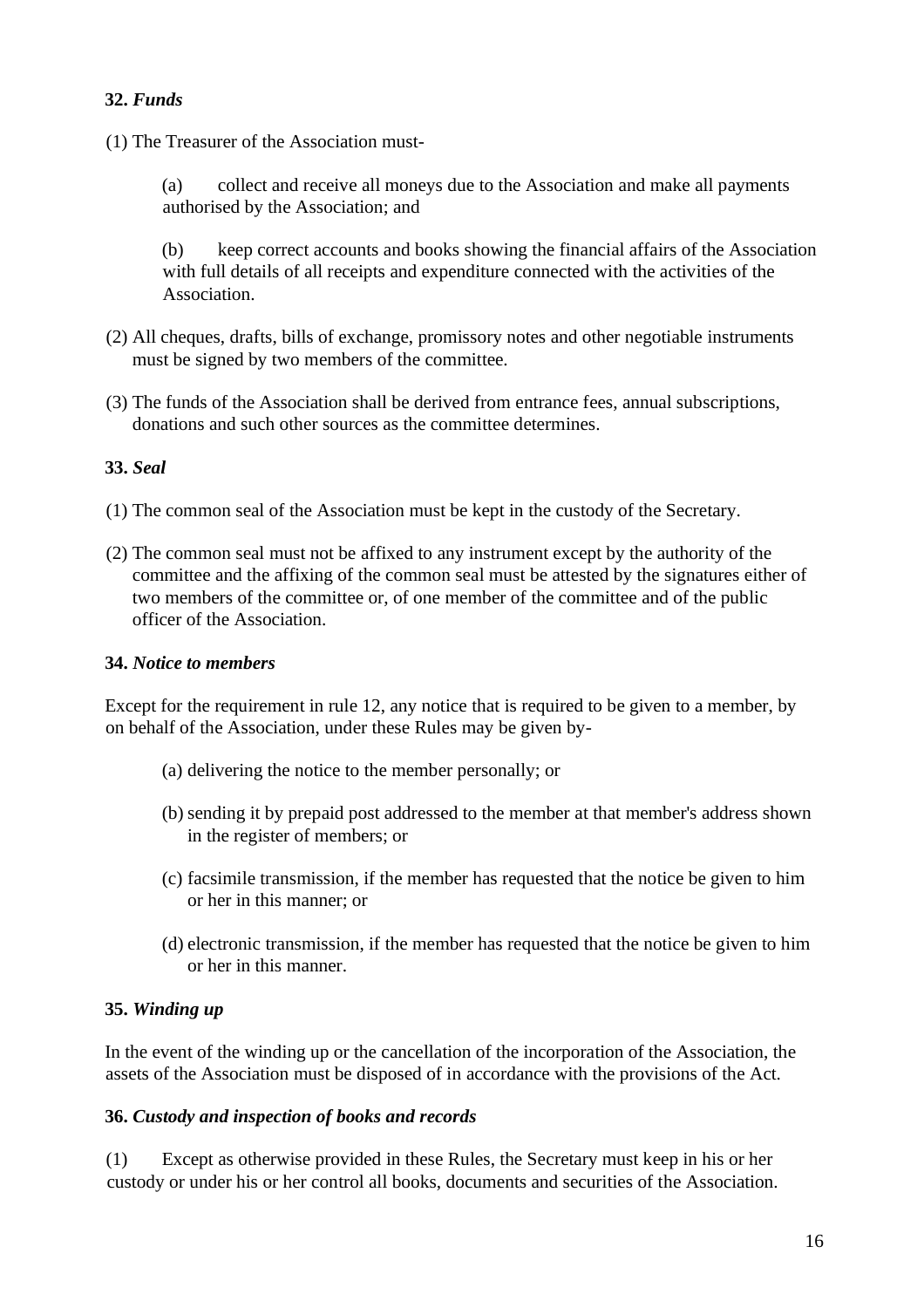(2) All accounts, books, securities and any other relevant documents of the Association must be available for inspection free of charge by any member upon request.

(3) A member may make a copy of any accounts, books, securities and any other relevant documents of the Association.

## **37.** *FFA and FFV*

## (1) *Constitution*

The Club must:

- (a) be a body corporate or incorporated association to be recognised by FFA and/or FFV and must have the following characteristics:
	- (i) it organises teams to participate in competitions sanctioned by FFV or FFA;
	- (ii) all members of its teams are entitled to membership;
	- (iii) members may vote in an election for any officeholders (whether directly if over 18 years of age or indirectly through the Junior Member's parent or other legal guardian if under 18 years of age);
	- (iv) agrees to be bound by the Statutes and FIFA Regulations, the Laws of the Game and those FFA or FFV rules (including the respective constitutions) and by-laws expressed to apply to it; and
	- (v) prevent infringement of the constitutions and by-laws of FFA and FFV and protect Football from abuse;
- (b) amend:
	- (i) this Constitution; or (ii) the By-laws,

to promptly adopt changes in the constitutions and by-laws of FFA and/or FFV made from time to time to the extent that they are applicable to the Association. In this clause the reference to changes to by-laws includes additional or replacement by-laws;

- (c) not otherwise amend or vary this Constitution without the consent of FFV and in accordance with the Act; or
- (d) not otherwise amend or vary any of its By-laws without the consent of FFV.

FFV must consent to any amendment to this Constitution or those By-laws which are required by law.

## (2) *Enforcement of rules*

Subject to applicable law, the Association must:

(a) promulgate and comply with, and do everything within its power to enforce compliance with, the Statutes and FIFA Regulations and the Laws of the Game; and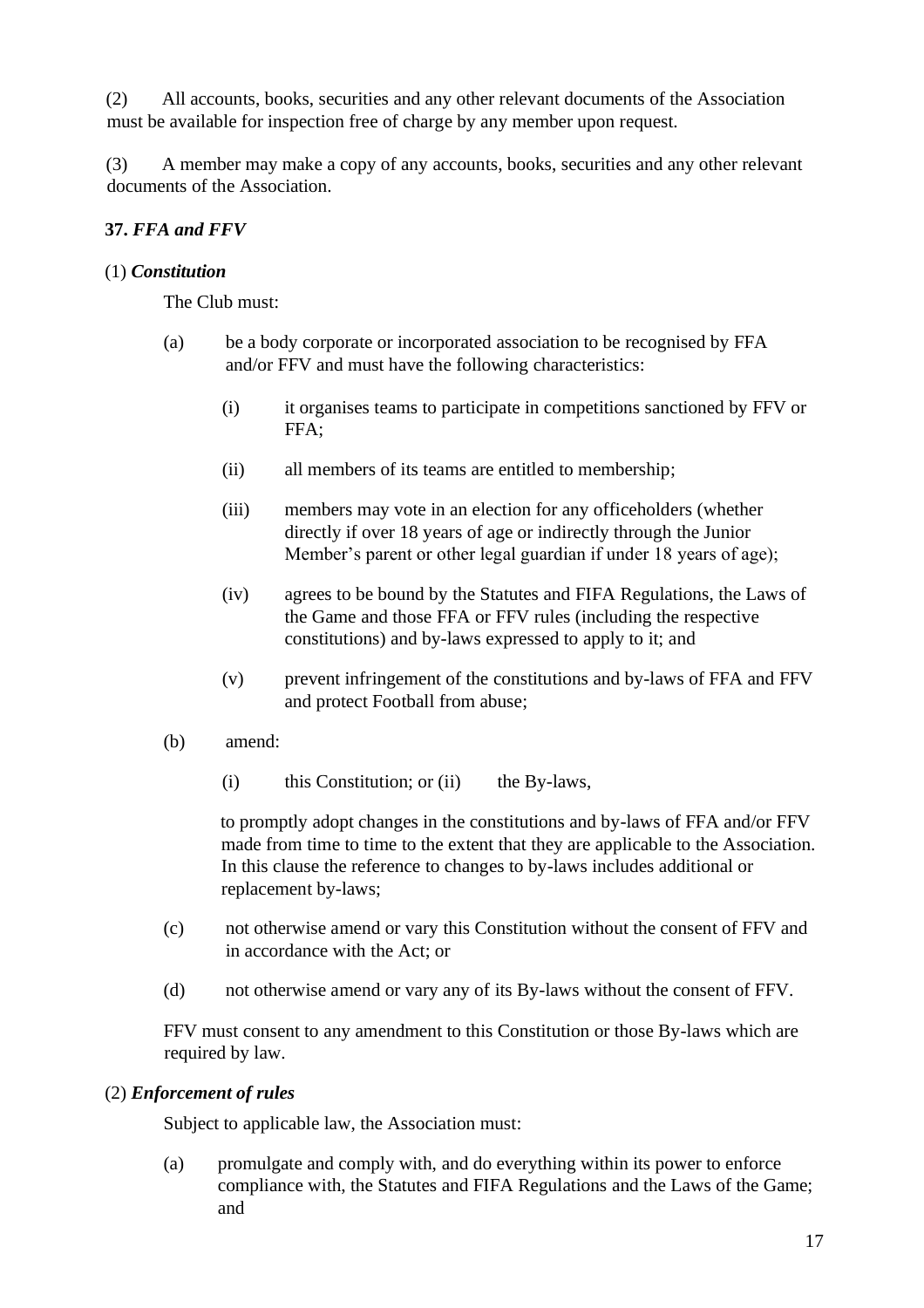(b) co-operate with FFA and FFV in all matters relating to the organisation of competitions, the Association's own competitions and Football in general.

## **38.** *Life Members*

## (1) *Eligibility for Life Membership*

Any member, ordinary member of the committee or officer of the Association may nominate an individual for admission as a Life Member provided that individual has played Football for the senior club within the Association.

## (2) *Nomination requirements*

A nomination under **rule 38(1)** must:

- (a) be in writing in the form determined by the committee from time to time; and
- (b) set out the reasons why, in the opinion of the nominator, the nominee should be considered for Life Membership.

## (3) **Admission to Life Membership**

Nominations for admission to Life Membership are to be considered by the committee at their next meeting after the nomination is received.

In their absolute discretion, and without the need to give reasons for doing so, the committee may recommend the nomination, or decide not to recommend or submit the nomination, to the next annual general meeting for approval.

A nominee is admitted to Life Membership if:

- (a) the committee recommend that the nominee be admitted to Life Membership; and
- (b) the recommendation is approved by a majority of two-thirds of members present at the annual general meeting at which the recommendation is considered.

## (4) *Rights of Life Members*

Unless also an Ordinary Member a Life Member:

- (a) is not to be counted in a quorum under **rule 13(2)**;
- (b) has the right to remain a Life Member until they die or resign their Life Membership or unless they are expelled from the Association;
- (c) subject to any separate agreement with the Association to the contrary, has no obligation, and may not be required, to pay any subscription or other amount;
- (d) is entitled to receive notice of general meetings; (e) is entitled to attend and

speak at general meetings; and

(f) is not entitled to vote at any general meeting.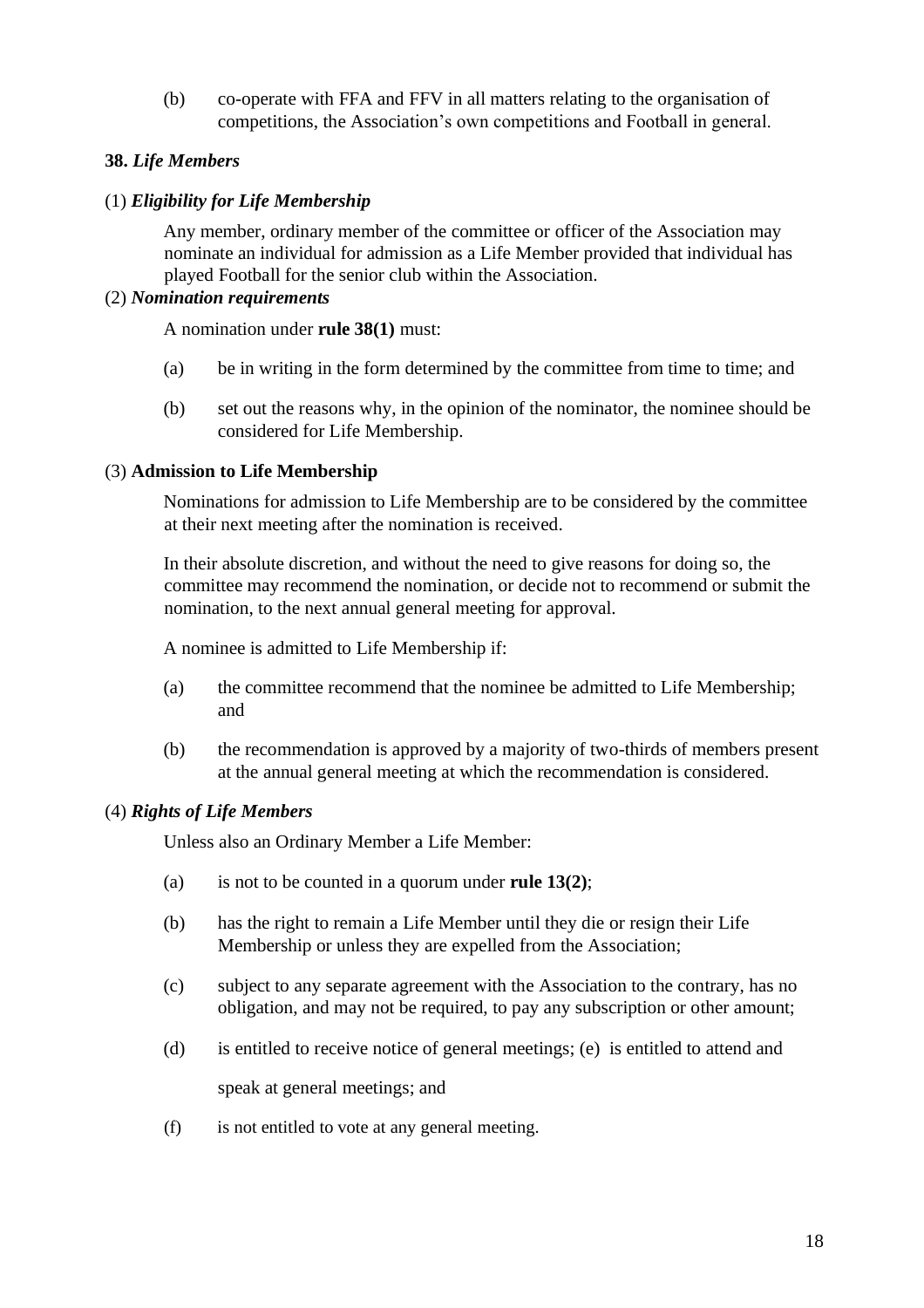#### **APPLICATION FOR MEMBERSHIP OF**

#### **(NAME OF THE ASSOCIATION)**

I,……………………………………… , of …………..……………desire to become a (*name and occupation*) (*address*) member of ……………………………………………………………………… (*name of Association*) In the event of my admission as a member, I agree to be bound by the rules of the Association for the time being in force. ………………………… Signature of Applicant Date I,…………………………………………………….. , a member of the Association, (*name*) nominate the applicant, who is personally known to me, for membership of the Association. ……………………….. Signature of Proposer Date I,……………………………………………… , a member of the Association, second (*name*) the nomination of the applicant, who is personally known to me, for membership of the Association.

………………………….. Signature of Seconder

Date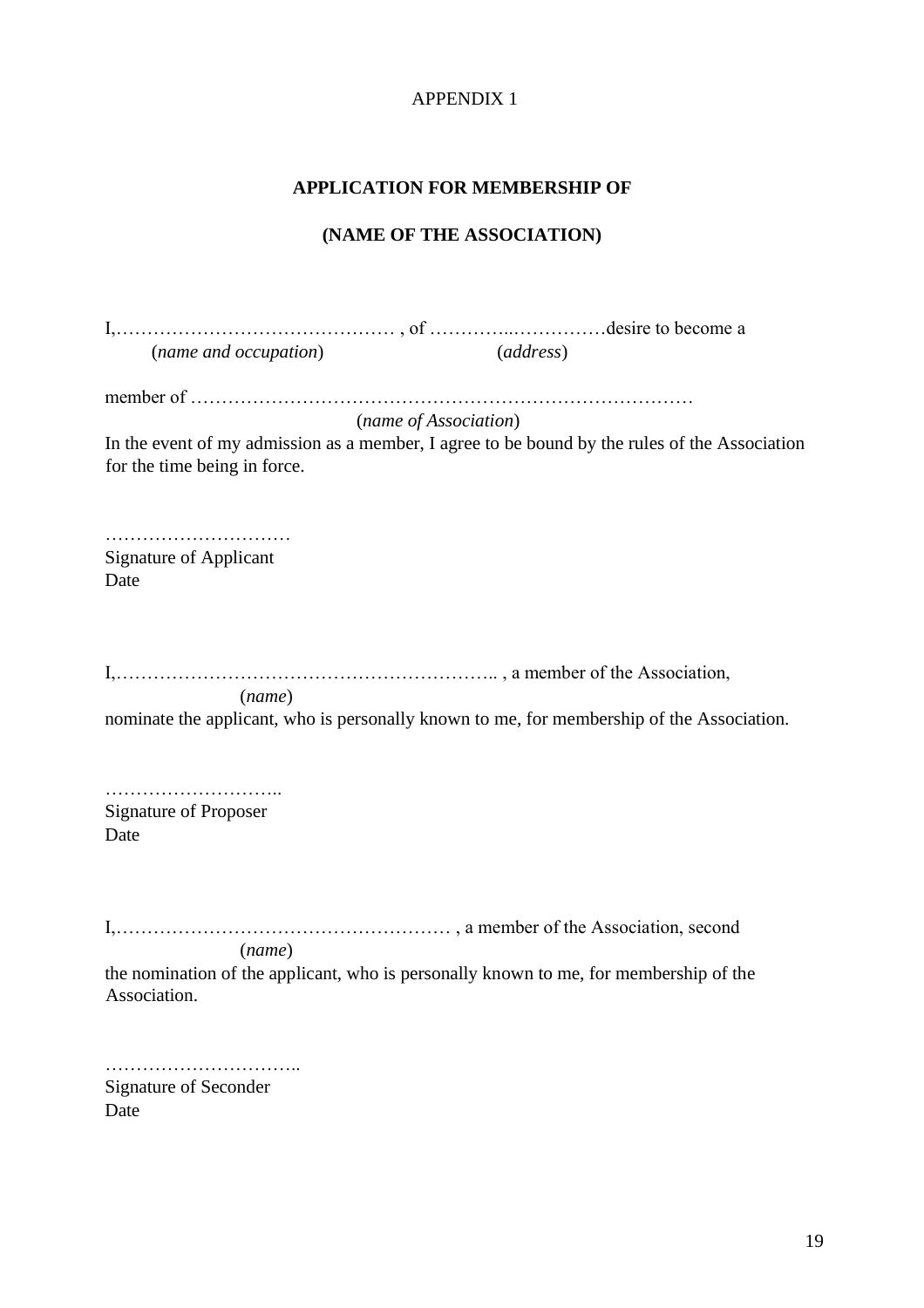## **FORM OF APPOINTMENT OF PROXY FOR MEETING OF**

# **ASSOCIATION CONVENED UNDER RULE 7(7)**

| (name)            |                                                                                                                                                                                                 |
|-------------------|-------------------------------------------------------------------------------------------------------------------------------------------------------------------------------------------------|
| (address)         |                                                                                                                                                                                                 |
| being a member of |                                                                                                                                                                                                 |
|                   | (name of Incorporated Association)                                                                                                                                                              |
| appoint           |                                                                                                                                                                                                 |
|                   | (name of proxy holder)                                                                                                                                                                          |
|                   | (address of proxy holder)                                                                                                                                                                       |
|                   | being a member of that Incorporated Association, as my proxy to vote for me on my behalf at<br>the appeal to the general meeting of the Association convened under rule $7(7)$ , to be held on- |
| (date of meeting) |                                                                                                                                                                                                 |

and at any adjournment of that meeting.

I authorise my proxy to vote on my behalf at their discretion in respect of the following resolution (insert details of resolution passed under rule 7(1)).

………………………………………… Signed Date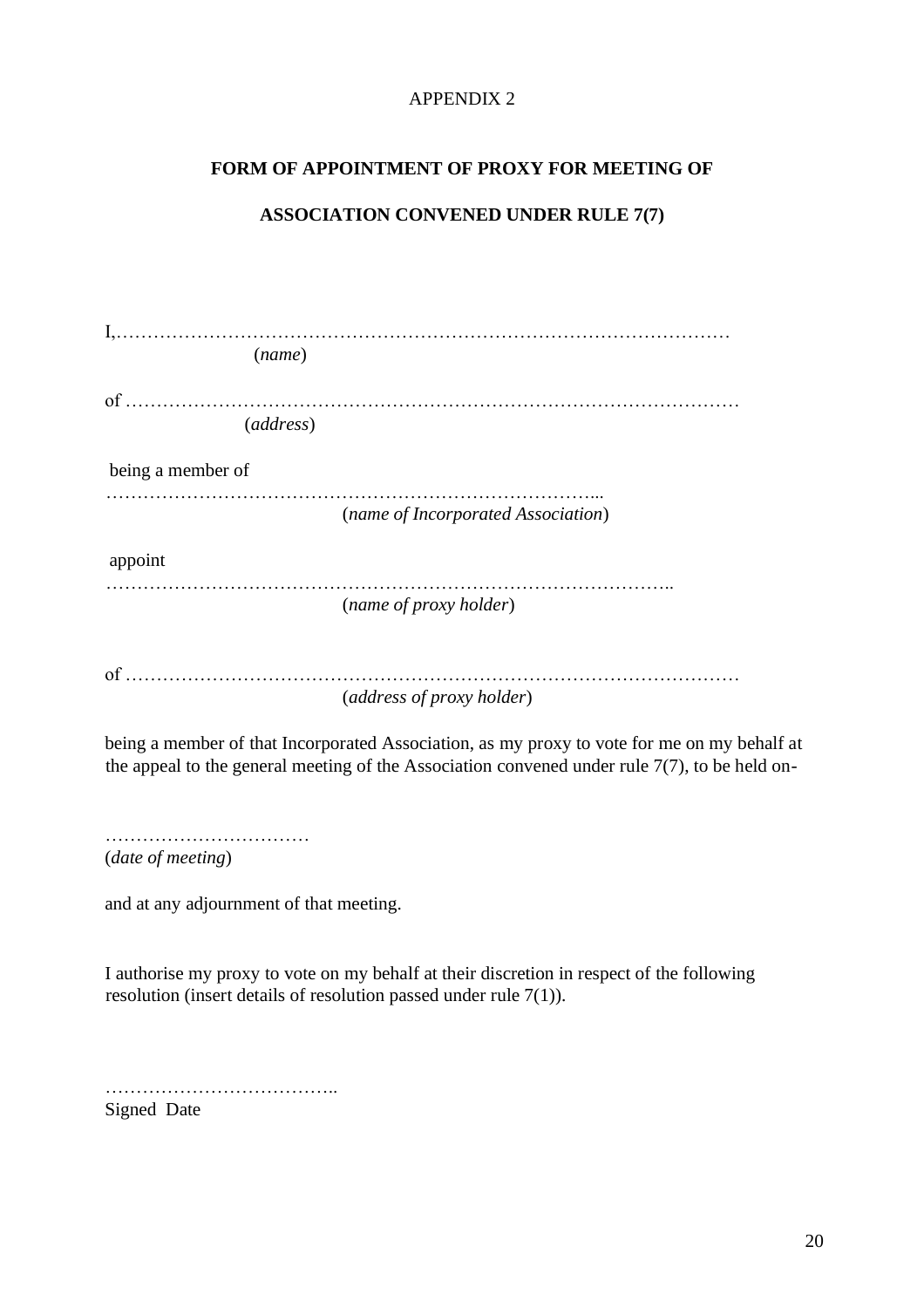## **FORM OF APPOINTMENT OF PROXY**

|                            | (name)                                                                                                                                                              |
|----------------------------|---------------------------------------------------------------------------------------------------------------------------------------------------------------------|
|                            |                                                                                                                                                                     |
|                            | (address)                                                                                                                                                           |
|                            |                                                                                                                                                                     |
|                            | (name of Incorporated Association)                                                                                                                                  |
|                            |                                                                                                                                                                     |
|                            | (name of proxy holder)                                                                                                                                              |
| of                         |                                                                                                                                                                     |
|                            | (address of proxy holder)                                                                                                                                           |
|                            | being a member of that Incorporated Association, as my proxy to vote for me on my behalf at<br>the annual/special* general meeting of the Association to be held on |
| ( <i>date of meeting</i> ) |                                                                                                                                                                     |

and at any adjournment of that meeting.

My proxy is authorised to vote in favour of/against\* the following resolution (insert details of resolution).

……………………………. Signed Date

\* Delete if not applicable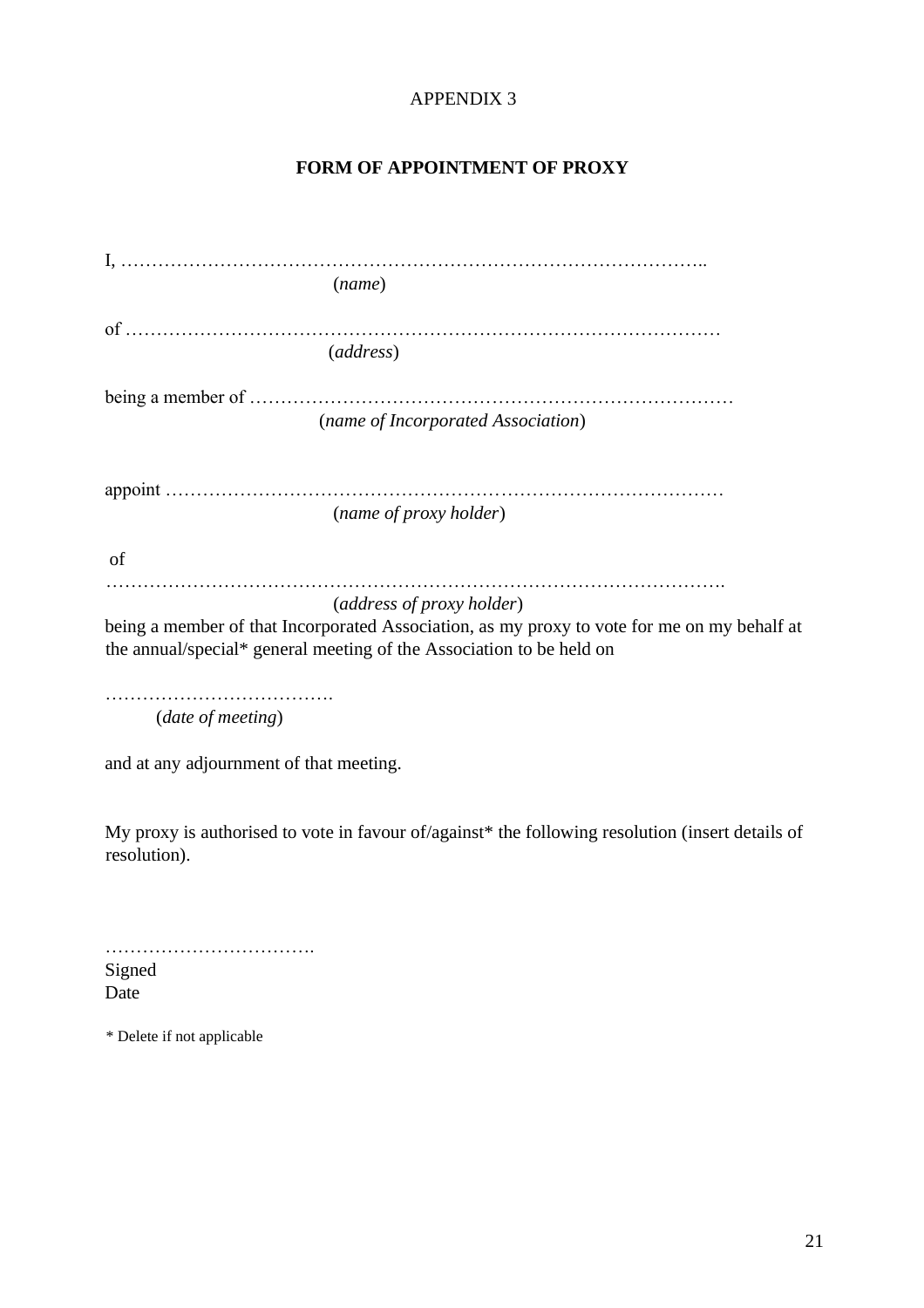# **SCHEDULE OF FEES**

| Fee                     | Amount |
|-------------------------|--------|
|                         |        |
| Entrance fee            |        |
|                         |        |
| Annual subscription fee |        |
|                         |        |